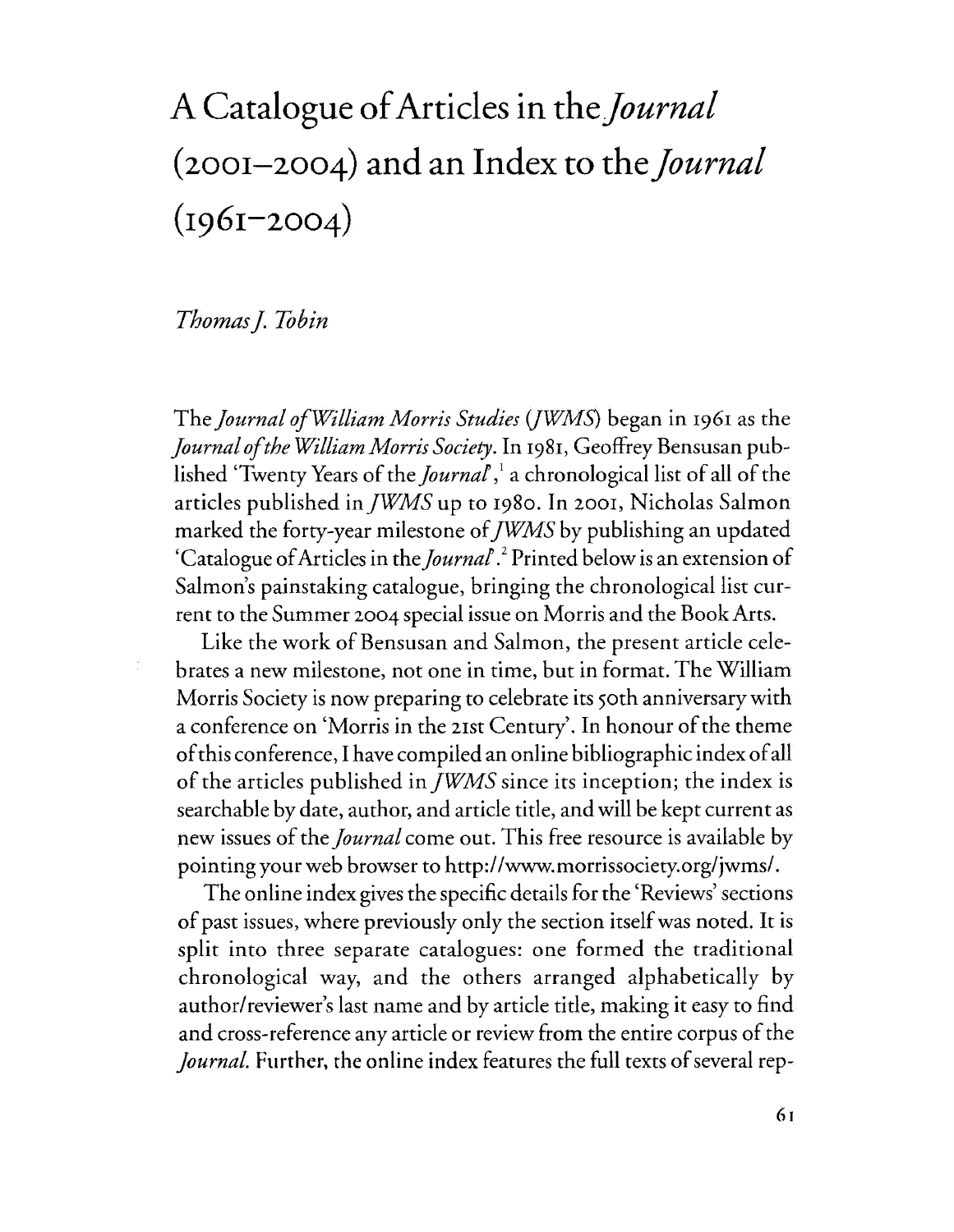resentative articles from the history of the *journal:* 

Stokes Jr., E. E. 'The Morris Letters at Texas.' *jWMS* 1: 3 (Summer 1963): 23-30.

Wilkes, James Alfred. 'Memories of Kelmscott House.' *jWMS* 2: 2 (Summer 1968): 9-13.

Boos, Florence. 'Victorian Response to *Earthly Paradise* Tales.' *]WMS*  5: 4 (Winter *1983/84): 16-*2*9.* 

Pinkney, Tony. 'The Pre-Raphaelites in Oxford.' *]WMS* 7: 4 (Spring  $1988$ : 5-9.

Salmon, Nicholas. 'The Revision of *A Dream of John Ball.' JWMS* 10: 2 (Spring 1993): 15-I7.

Faulkner, Peter. 'Murray, Marx and Morris.' *JWMS12: 4* (Spring 1998):  $7 - 14.$ 

These texts are part of a larger initiative by the William Morris Society in the United States to make works by and about William Morris freely available for scholars, students, and admirers; look for future text projects to be announced here in the *journal.* 

In the online index, I have silently corrected minor errors from previous works; any errors found in this text and the online index are entirely my own. I would be remiss not to thank those who have helped to make this 50th-anniversary bibliographic project possible, especially Messrs. Bensusan and Salmon, whose scholarship made this work possible; Helen Elletson, who sent me the back issues I needed; Peter Faulkner, who was kind enough to provide me with photocopies of'out-of-stock' numbers from his own personal collection; and Rosie Miles, who recommended the project to me and who suggested many improvements along the way.

## NOTES

I Geoffrey Bensusan, 'Twenty Years of the *journal, jWMS* 4: 4 (Winter 1981), pp. 23-26.

2 Nicholas Salmon, 'Catalogue of Articles in the *journal* (1961-2000)', *]WMS* 14: 2 (Spring 2001), pp. i-xvi [insert].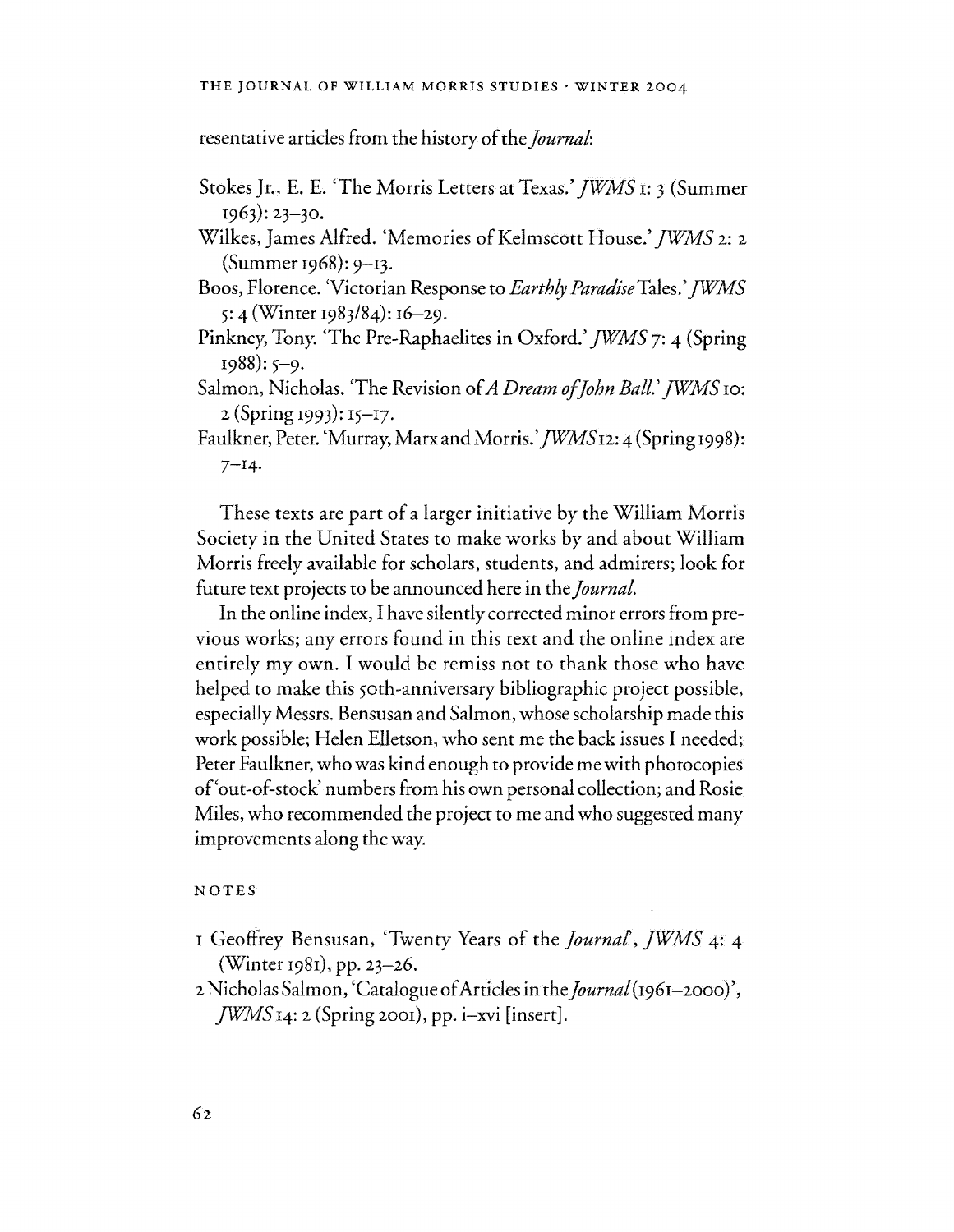CATALOGUE OF ARTICLES IN THE JOURNAL  $(2001 - 2004)$ 

*I4:* 2 *(Spring 200I). IIO pp* [+ *xvi insert).* 

[Contents]. 1-2. Editorial. Nicholas Salmon, 3. 'Obituary: Carol Johnson (1903-2000).' Joan South,  $4-\xi$ . 'Sandford Lionel Berger' [obituary]. Linda Parry, 6-7. "The North Begins Inside": Morris and Trollope in Iceland.' Peter Preston, 8-28. 'A Reassessment of *A Dream of John Ball.'* Nicholas Salmon, 29-38. 'Gordon Bottomley & Paul Nash: Pre-Raphaelite Heirs?' Arnold Wilson, 39-42. 'Was William Morris a "Natural Luddite?'" Dennis Bartels, 43-46. 'The Influence of De La Motte Fouque's *Sintram and His Companions*  on WilliamMorris's *The Wood Beyond the World.'* Hilary Newman, 47-53· 'William Morris and Gustav HoIst's *Fantasia on the Dargason.'* Paul Johnson, 54-58. 'A Study in Victorian Historiography: William Morris's Germanic Romances.' Nicholas Salmon, 59-89. 'The Collaboration of G, F. Bodley & J. R. Spencer Stanhope in Florence 1892–1904.' Berenice Schreiner, 90–96. Reviews. 96-108. Peter Stansky, *From William Morris to Sergeant Pepper: Studies in the Radical Domestic* (Martin Haggerty). Timothy Mowl, *Stylistic ColdWars: Betjeman versus Pevsner* (Martin Haggerty). Charlotte Gere, with Leslie Hoskins, *The House Beautiful: Oscar Wilde and the Aesthetic Interior* (Peter Faulkner). David B. Elliott, *Charles Fairfax Murray: The Unknown Pre-Raphaelite* (Peter Faulkner). Guidelines for Contributors. 109. Notes on Contributors. 110. 'Catalogue of Articles in the *Journal* (1961-2000).' Nicholas Salmon, i-xvi [insert on coloured paper].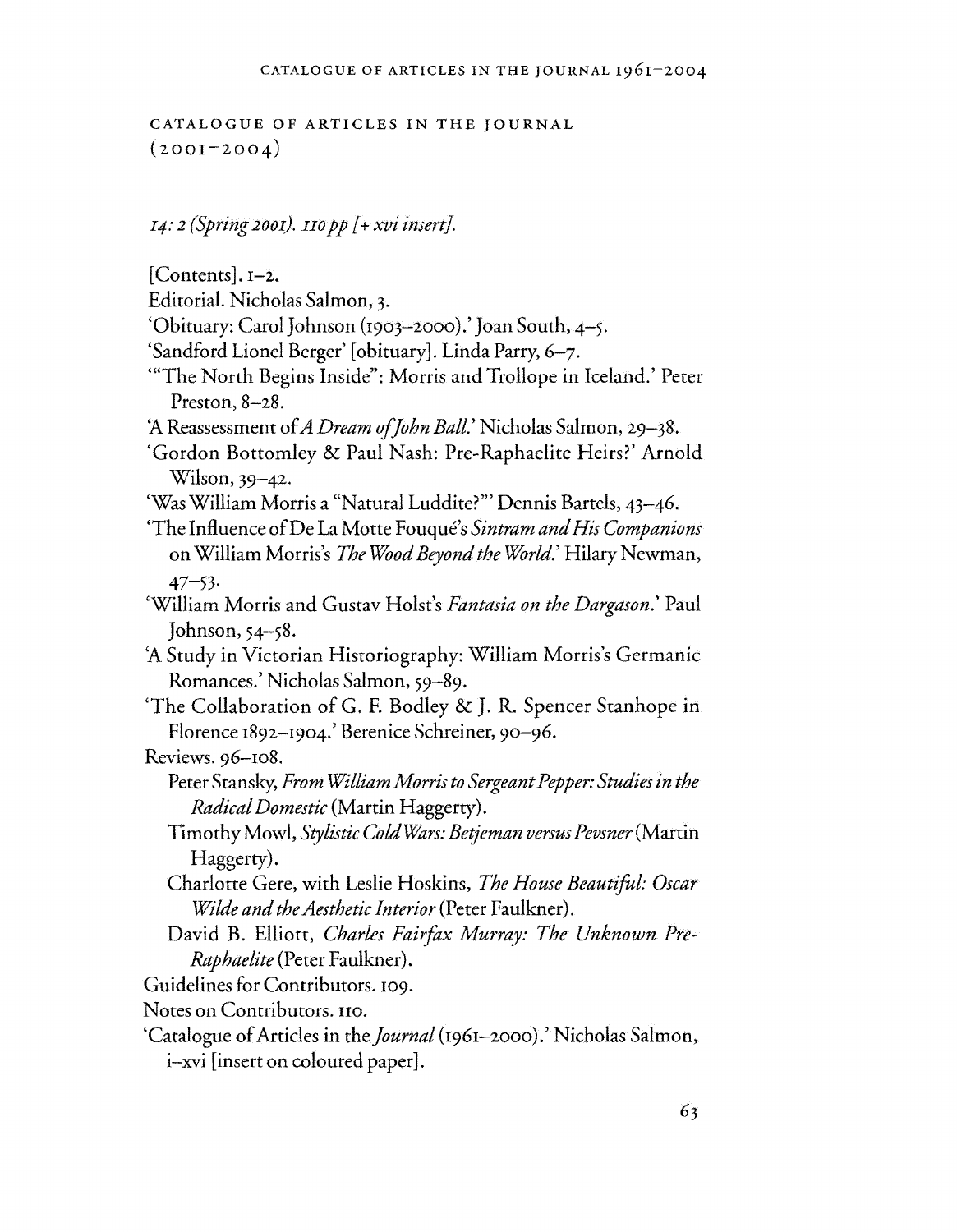[Contents]. 1-2. Editorial. Rosie Miles, 3. 'Obituary: Lionel Selwyn.' Peter Faulkner, 4-5. 'Dick Smith' [obituary]. Ray Watkinson, 6-7. 'A Friend (Re)Visits South Kensington.' Jan Marsh, 8-II. 'A Rediscovered and Partly Unpublished Morris Notebook.' Chris Fletcher, I2-20. 'Why William Morris Left His Joyous Gard.' Rob AlIen, 21-30. 'The Communist Poet-Laureate: William Morris's *Chants for Socialists.'* Nicholas Salmon, 31-40. 'Thomas Morris, Resident Director of the Devon Great Consols.' Jackie Latham, 41-46. 'Burne-Jones and the Dissolution of Morris, Marshall, Faulkner & Co.' David Elliott, 47-48. "The Battered Looking and Middle-aged Barn-cock"; Or "An Old Fable Retold".' Nicholas Salmon, 49-51. Reviews. 52-68. Ruth Kinna, *WilliamMorris: TheArtofSocialism* (Ruth Levitas). Francis O'Gorman, *Late Ruskin: New Contexts* (Nicholas Salmon). John Payne, *Journey of the Thames: William Morris and Modern England* (Peter Preston). Thomas More, *Utopia.* Trans. and ed. Clarence H. Miller (Peter Faulkner). Jonathan Bate, *The Song of the Earth* (Peter Faulkner). Laura Morowitz and William Vaughan, eds., *Artistic Brotherhoods in the Nineteenth Century* (Jan Marsh). Anette Caruthers and Mary Greenstead, *Good Citizen's Furniture: The Arts and Crafts Collection at Cheltenham* (Peter Faulkner). Anette Caruthers and Mary Greenstead, *Simplicity or Splendour. Arts and Crafts Living: Objects from the Cheltenham Collections*  (Peter Faulkner). *Arts and Crafts Houses I.* Introd. Beth Dunlop (Peter Faulkner). Trevor Garnham, ed., *Edward Prior, St. Andrews Church, Roker*  (Peter Faulkner). Aileen Reed, *Brentham: A History of the Pioneering Garden Suburb*  (Godfrey Rubens).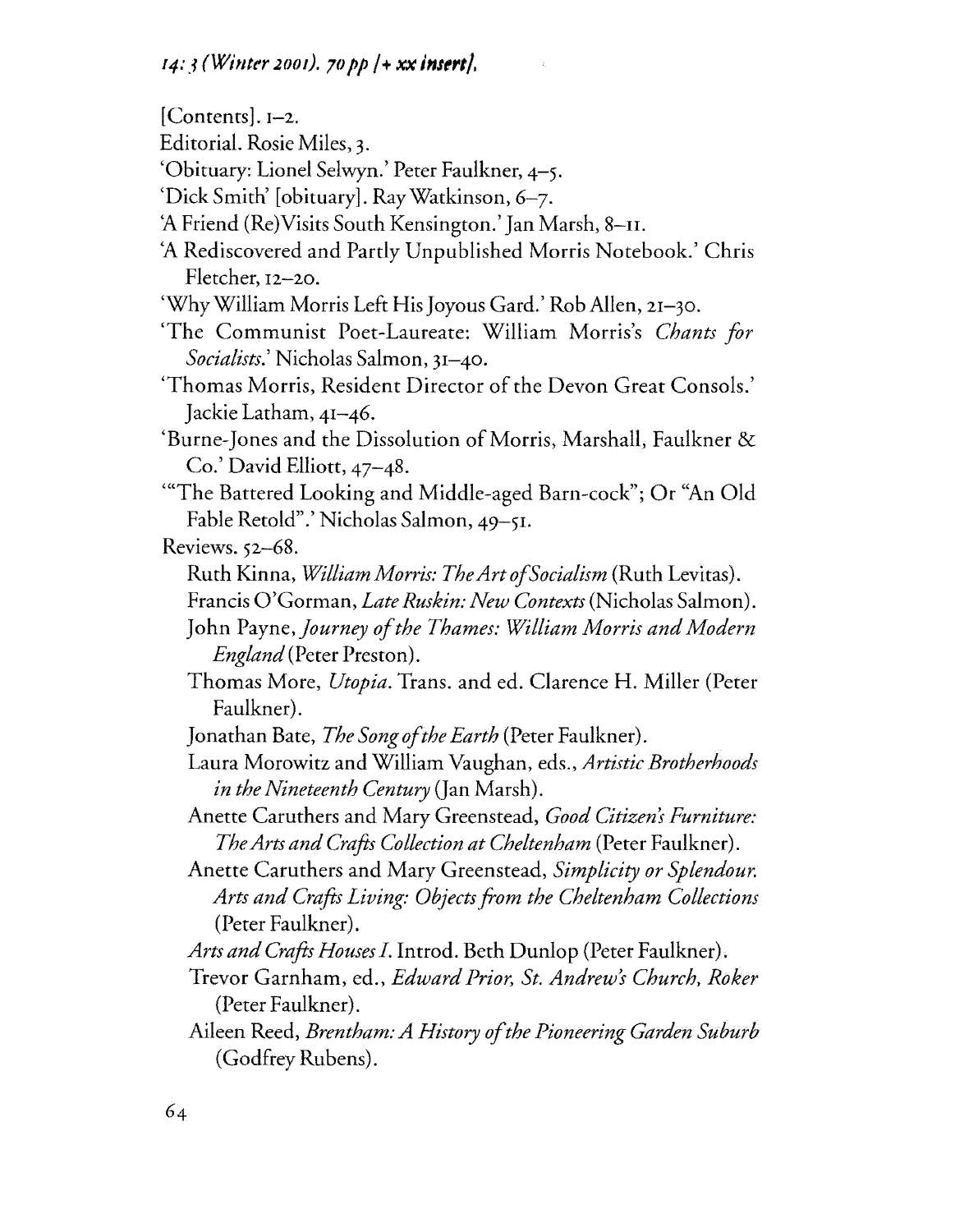## Guidelines for **Contributors.** 69.

Notes on Contributors. 70.

'William Morris: An Annotated Bibliography 1998-1999.' David and Sheila Latham, i-xix [insert on coloured paper; 1 p. blank].

14: 4 *(Summer 2002):* 7*0 pp.* 

[Contents]. 1-2. Errata. 2. Editorial. Rosie Miles, 3-4. 'Obituary: Nicholas Salmon.' Peter Faulkner, 5-6. 'Hans Brill' [obituary]. Joan South, 7-8. 'Edmund Penning-Rowsell' [obituary]. Ray Watkinson, 9-10. 'Call for Papers' [toward special 'Morris and the Book Arts' issue of *jWMS,* Summer 2004]. [Rosie Miles], n. 'Call for Material' [creative and scholarly works on Morris]. [Rosie Miles], n. 'William Morris: The Final Socialist Years.' Nicholas Salmon, 12-24. 'William Morris and Oscar Wilde.' Peter Faulkner, 25-40. 'William Morris and the USSR.' Dennis Bartels, 41-51. 'J. W. Mackail as Literary Critic.' Tony Pinkney, 52-58. Reviews. 59-68. Judith Flanders, *A Circle of Sisters* (Kathy Haslam). Mark Bills, ed., *Art in theAge ofVictoria: A Wealth of Depictions* (Jan Marsh). Amelia Peck and Carol Irish, *Candace Wheeler: The Art and Enterprise of American Design, 187S-1900* (Linda Parry). Michael Drury, *Wandering Architects* (Malcolm Sinclair). Michael T. Saler, *The Avant-Garde in Interwar England: Medieval Modernism and the London Underground* (Peter Faulkner). Guidelines for Contributors. 69. Notes on Contributors. 70.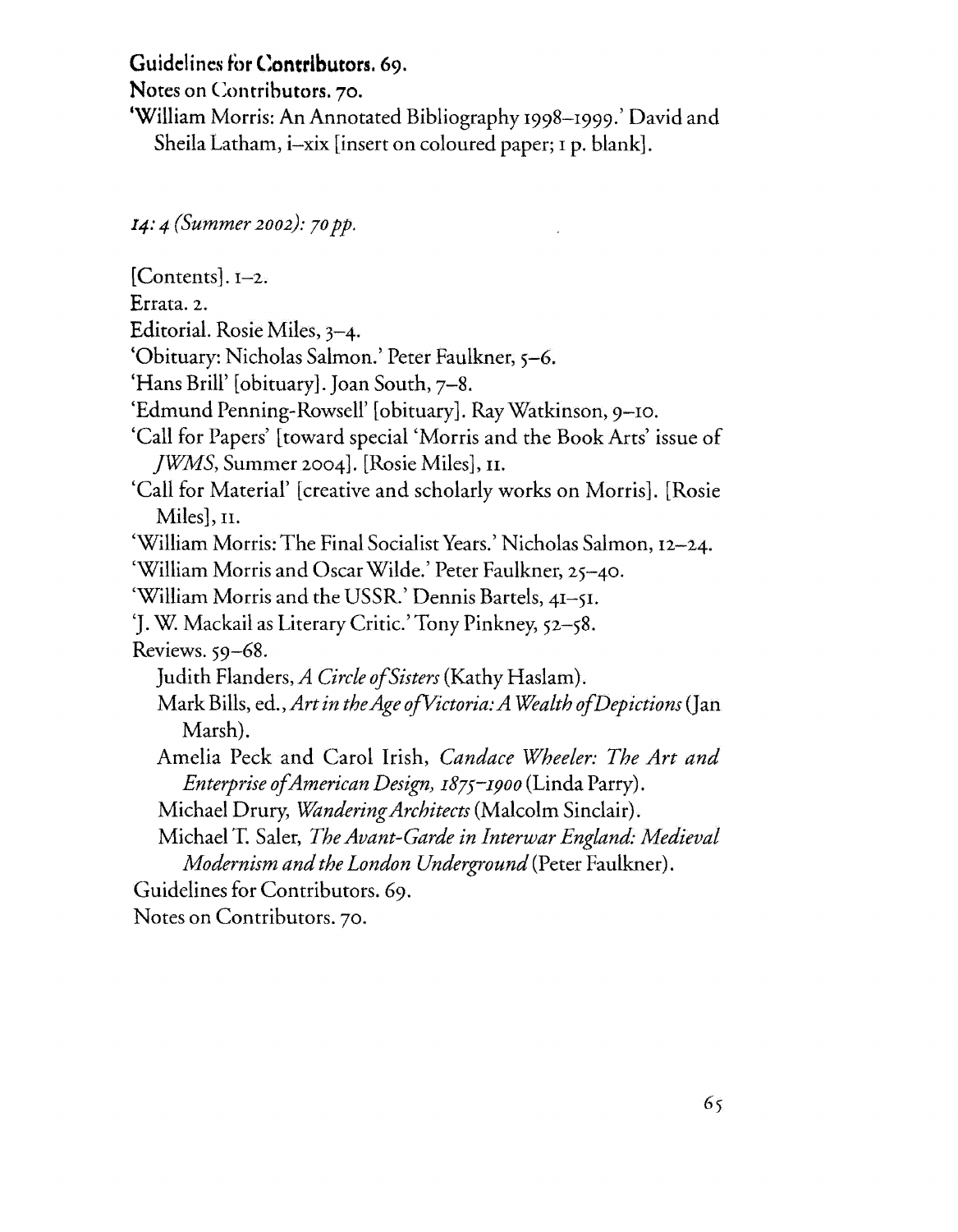15: 1 *(Winter 2002):* 66 *pp* [+ 4 *pp. colour illustrations. title change to Journal ofWilliam Morris Studies}* 

[Contents]. J-2. Editorial. Rosie Miles, 3. 'The Trouble with Morris.' Steve Edwards, 4-10. 'Some Introductory Notes on my Morris Works.' David Mabb, 11-16. 'Class Consciousness in the Design ofWilliam Morris.' Stephen F. Eisenman,  $17-37$  [+ 4 pp. colour illustrations]. 'John Henry Dearle's Contribution to Morris and Co.' Lesley Baker,  $38 - 42$ . 'Morris and Old French.' Peter Faulkner, 43-50. 'Second Call for Papers: William Morris and the Book.' [Rosie Miles], 51. 'Call for Reviewers.' [Peter Faulkner], 52. Reviews. 53-64. Gerard Curtis, *Visual WOrds: Art and the Material Book in Victorian England* (Rosie Miles). Giovanni Cianci and Peter Nicholls, eds., *Ruskin and Modernism*  (Peter Faulkner). TonyCerutti, ed., *Ruskinandthe Twentieth Century: The Modernity of Rusk in ism* (Peter Faulkner). William E. Fredeman, ed., *The Correspondence of Dante Gabriel Rossetti. The Formative Years* 1835-1862 (Peter Faulkner). Alison Smith, *John Petts and the Caseg Press* (David Gorman). Michael J. Lewis, *The Gothic Revival* (Godfrey Rubens). Guidelines for Contributors. 65. Notes on Contributors. 66.

IS: 2 *(Summer 2003).* 85 *pp.* 

[Contents]. 1-2. Errata. 2. Editorial. Rosie Miles, 3. 'Obituary: Ray Watkinson.' Peter Faulkner, 4-5. 'Two for Lunch' [poem]. Sheila Smith, 6-7. 'The Old Artist Likened to a Chair' [poem]. Ray Watkinson, 8.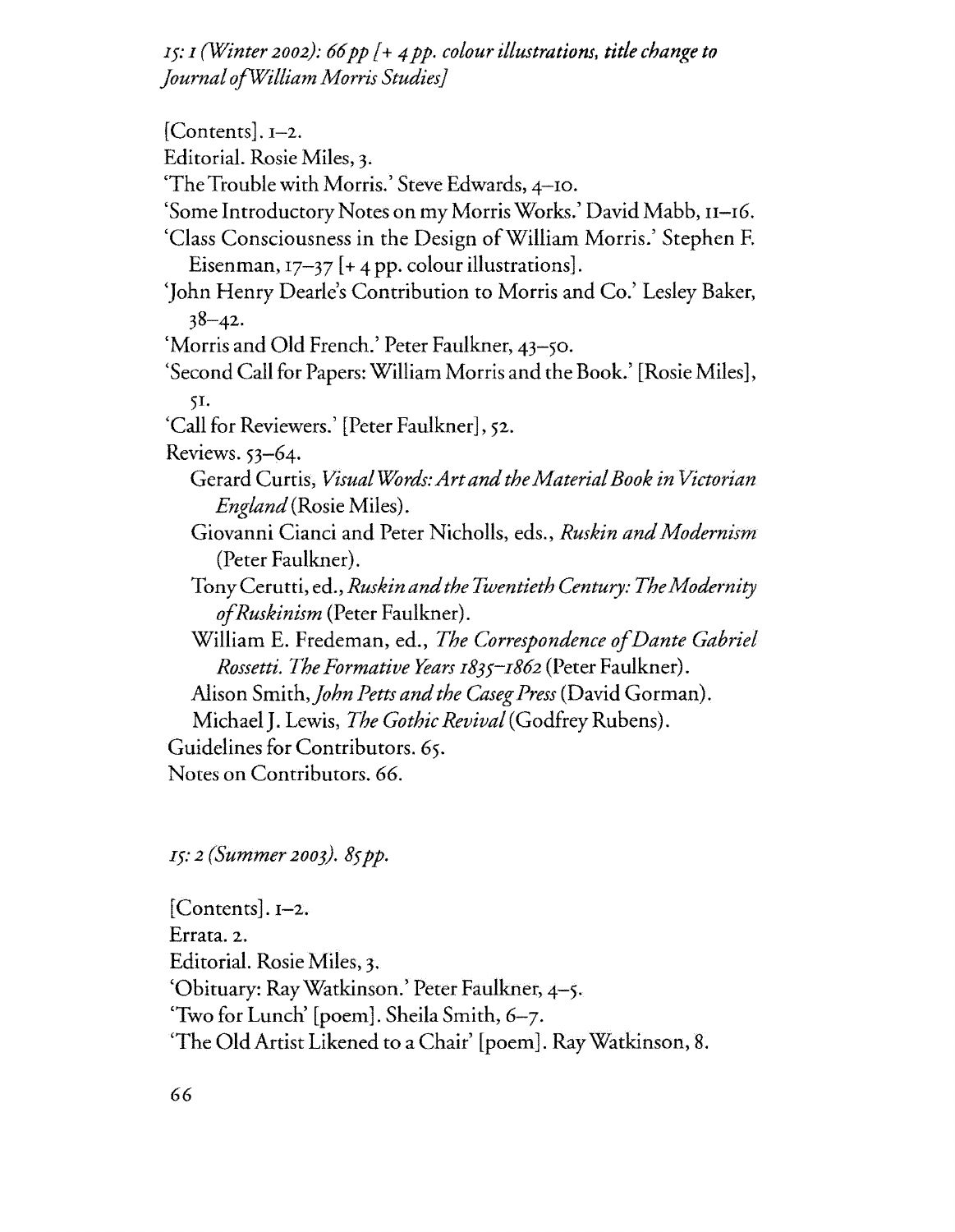- 'The Bureaucratisation of Creativity: The Art and Industry Controversy at Central Technical School, Toronto, 1931-1949.' Lisa Panayotidis, 9-34.
- 'An 'Impossibilist' Socialist? William Morris and the Politics of Socialist Revolution versus Social Reform.' Colin Skelly, 35-51.

- William Morris, *News from Nowhere.* Ed. David Leopold (Peter Faulkner).
- William Morris, *News from Nowhere.* Ed. Stephen Arata (Peter Faulkner).
- William E. Fredeman, ed., *The Correspondence of Dante Gabriel Rossetti. The Formative Years I83S-I862* (Jan Marsh).
- Thomas J. Tobin, *Pre-Raphaelitism in the Nineteenth-Century Press: A Bibliography* (Rosie Miles).
- Felicity Ashbee, Janet Ashbee: *Love, Marriage and the Arts & Crafts Movement* (Jan Marsh).
- John Stokes, ed., *Eleanor Marx (I8SS-I898): Life, Work, Contacts*  (Ruth Levitas).
- Bevis Hiller, *Young Betjeman* (Peter Faulkner).
- Bevis Hiller, *John Betjeman: New Fame, New Love* (Peter Faulkner). Peter Trippi, *J. W. Waterhouse* (Christine Whitney).
- Gavin Stamp, *An Architect of Promise: George Gilbert Scott Junior (I839-I897) and the Late Gothic Revival* (Jim Cheshire).
- Jeremy Burchardt, *Paradise Lost: Rural Idyll and Social Change since I800* (Martin Delveaux).
- Ruth Eaton, *Ideal Cities: Utopianism and the (Un)Built Environment* (Ruth Levitas).
- Jennie Brunton, *The Arts and Crafts Movement in the Lake District: A Social History* (Martin Haggerty).
- lan Bruce, *The Loving Eye and Skilfol Hand: The Keswick School of IndustrialArts* (Martin Haggerty).
- Richard Mathews, *Fantasy: The Liberation of Imagination* (Norman Talbot).
- Guidelines for Contributors. 83.
- Notes on Contributors. 84.

Reviews. 52-82.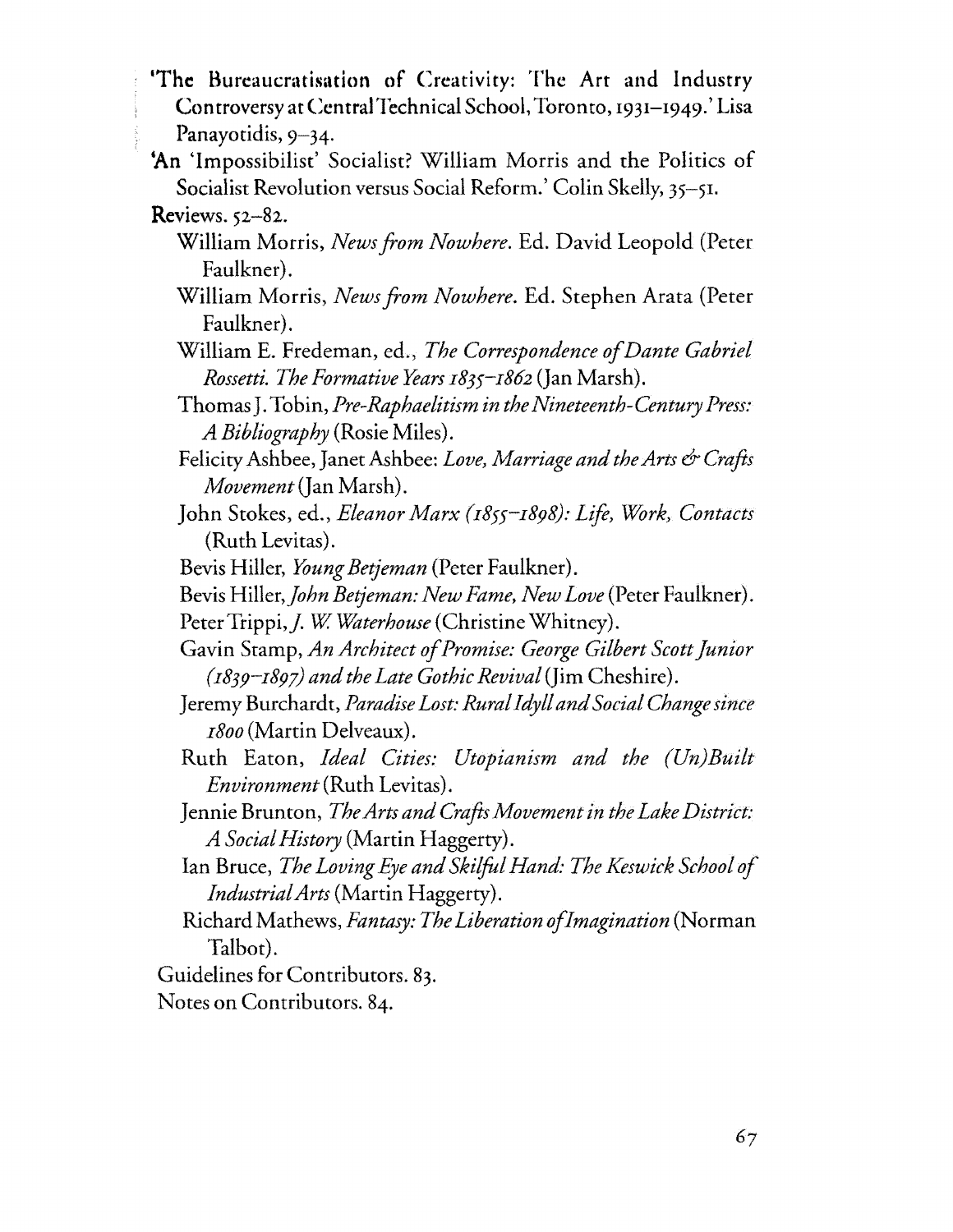*IS:* 3 *(Winter 2003).* 45 *pp.* 

[Contents]. I-2.

Editorial. Rosie Miles, 3.

- 'Morris and Swinburne.' Peter Faulkner, 4-26.
- 'John Butler Yeats: Portrait ofWilliam Morris.' Jan Marsh, 27-29.
- 'William Morris and Ray Watkinson: Wood Engravers.' Peter Lawrence,  $30 - 33$ .

'William Morris and Iceland's Hydrogen Economy.' Dennis Bartels,  $34 - 35.$ 

Reviews. 36-43.

Toby Widdicombe and Herman S. Prieiser, eds., *Revisiting the Legacy of Edward Bellamy (1850-1898), American Author and Social Reformer: Uncollected and Unpublished Writings, Scholarly Prespectives for a New Millennium* (Ruth Kinna).

- Elizabeth Crawford, *Enterprising Women: The Garretts and their Circle* (Pippa Bennett).
- Mary Greenste[a]d and Sophia Wilson, eds., *Originality and Initiative: The Arts and Crafts Archives at Cheltenham* (Peter Faulkner).
- Peter Holliday, ed., *Eric Gill in Ditchling: Four Essays* (Peter Faulkner).

Jane Cooper, *Mrs. Molesworth* (Peter Faulkner).

Guidelines for Contributors. 44.

Notes on Contributors. 45.

IS: 4 *(Summer 2004).* 192 *pp* [+ *xii insert and* 4 *pp. colour illustrations}. Special Issue: Morris and the Book Arts.* 

 $[Contents].$  5-6. Editorial and Introduction. Rosie Miles, 7-II. 'Obituary: John Dreyfus.' John Smith, 12-13. 'Obituary: Norman Talbot.' Peter Faulkner, 14-15. 'Lyric Colour: Pre-Raphaelite Art and Morris's *The Defence of Guenevere.'* Elizabeth Helsinger, 16-40. 'The Influence of Medieval Illuminated Manuscripts on the Pre-Raphaelites and the Early Poetry of William Morris.' Michaela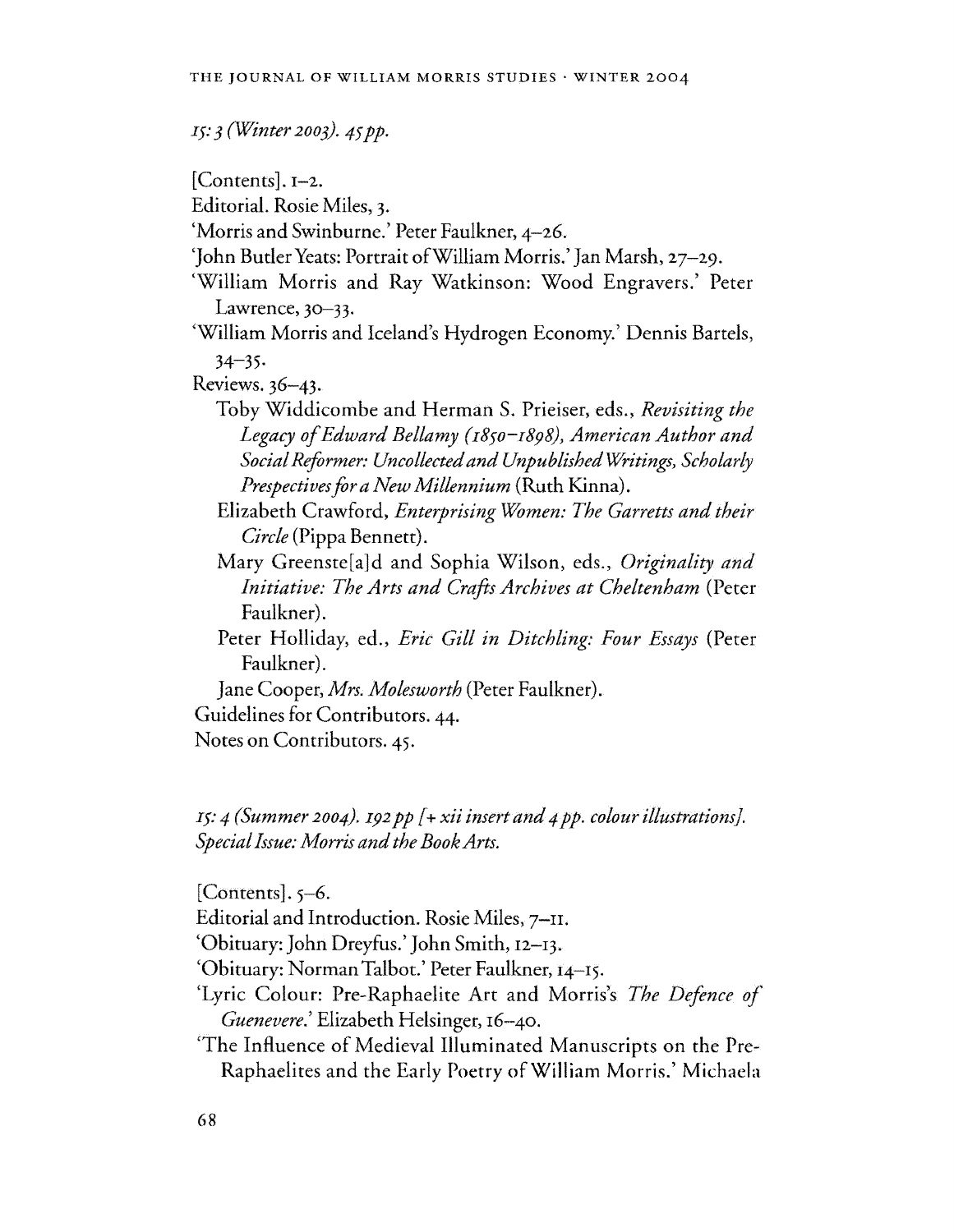Braesel  $41-54$ .

- 'The Kelmscott *Shelley* and Material Poetics.' Damian Judge Rollison, 55-73·
- 'A Book Arts Pilgrimage: Arts and Crafts Socialism and the Kelmscott *Chaucer.'* Jessica DeSpain, 74-90.
- 'A Note on Burne-Jones's "Pocket Cathedral" and Ruskin.' Douglas E. Schoenherr, 91-93.
- 'Saint Morris: The Last Days of the Kelmscott Press in the Late-Victorian Media.' Thomas J. Tobin, 94-108.
- 'Illustrating Morris: The Work of Jessie King and Maxwell Armfield.' Rosie Miles, 109-35.
- 'A Postscript to *Illustrated Editions of the WOrks ofWilliam Morris in English.'* Robert Coupe, 136-42.
- 'Rachel McMasters Miller Hunt as a Collector and Patron of the Arts and Crafts.' Mary Catharine Johnsen, 143-53.

Reviews. 154-87.

- Richard Maxwell, ed., *The Victorian Illustrated Book* (Hilary Weeks) 155-58.
- Robert L. M. Coupe, *Illustrated Editions of the WOrks ofWilliam Morris in English: A Descriptive Bibliography* (Rosie Miles) 159-60.
- Lorraine Janzen Kooistra, *Christina Rossetti and Illustration: A Publishing History* (Rosie Miles) 161-64.
- William K. Finley and Joseph Rosenblum, eds., *Chaucer Illustrated-Five Hundred Years of The Canterbury Tales in Pictures* (E. A. Jones) 165-67.
- Suzanne Fagence Cooper, *Pre-Raphaelite Art in the Victoria and*  Albert Museum (Christine Whitney) 168-70.
- Julian Treuherz, Elizabeth Prettejohn, and Edwin Becker, *Dante Gabriel Rossetti* (Richard Frith) 171-72.
- Bridget Elliott and Janice Helland, eds., *WOmen Artists and the Decorative Arts I88o-I93S: The Gender of Ornament* (Helen Elletson) 173-75.
- Rebecca Daniels and GeoffBrandwood, eds., *Ruskin and Architecture; A.* W. *N Pugin, Contrasts and The True Principles of Pointed or Christian Architecture* with introductions by
	- Timothy Brittain-Catlin (Jim Cheshire) 176-79.
- W. Douglas Brown, Eden Smith: *To ron to 's Arts and Crafts*